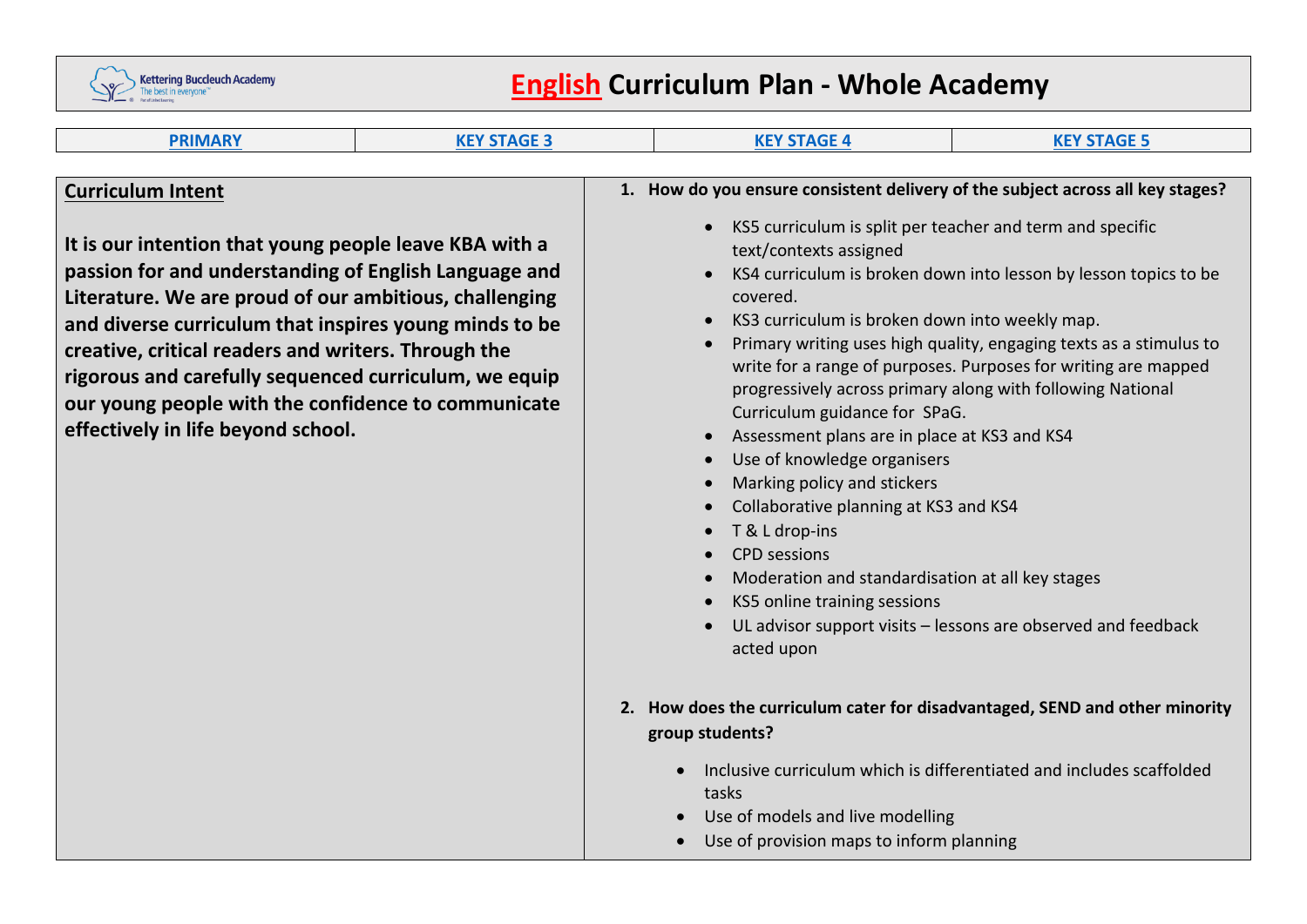|  | Use of targeted questioning during discussions |  |  |  |
|--|------------------------------------------------|--|--|--|
|--|------------------------------------------------|--|--|--|

- Writing frames
- Use of topic sentences
- Key vocabulary on PPTs
- Use of knowledge organisers in lessons and for homework
- KS4 and KS5 literature texts are purchased for students so that they can annotate on them and read them at home
- A KS5 literary library and study space is now available
- KS5 lesson ppts are shared with students and students with needs or no internet access can use school laptops
- Subject core texts uploaded to school website
- **3. How does the curriculum embed prior knowledge and aid long-term retention of knowledge?**
	- 7-10 knowledge organisers
	- KS3 weekly tasks
	- KS3 end of unit KO quiz
	- KS4 assessment plan
	- KS5 essays, mocks and knowledge tests
	- KS5 texts/authors/contexts revisited throughout the year
	- Mid-year and end of year tests
	- 'Do Now' quizzes
	- Lessons include recap tasks
	- Interleaving Lang and Literature revision weeks KS4
	- Progressive KS4 curriculum extracts become more challenging as skills are revisited
	- Skills and topics delivered in year 7 are revisited throughout KS3, KS4 and KS5.
	- Skills and topics are covered in KS1 and 2 revisited throughout the year.
	- KS5 lecture days with TTP at Warwick university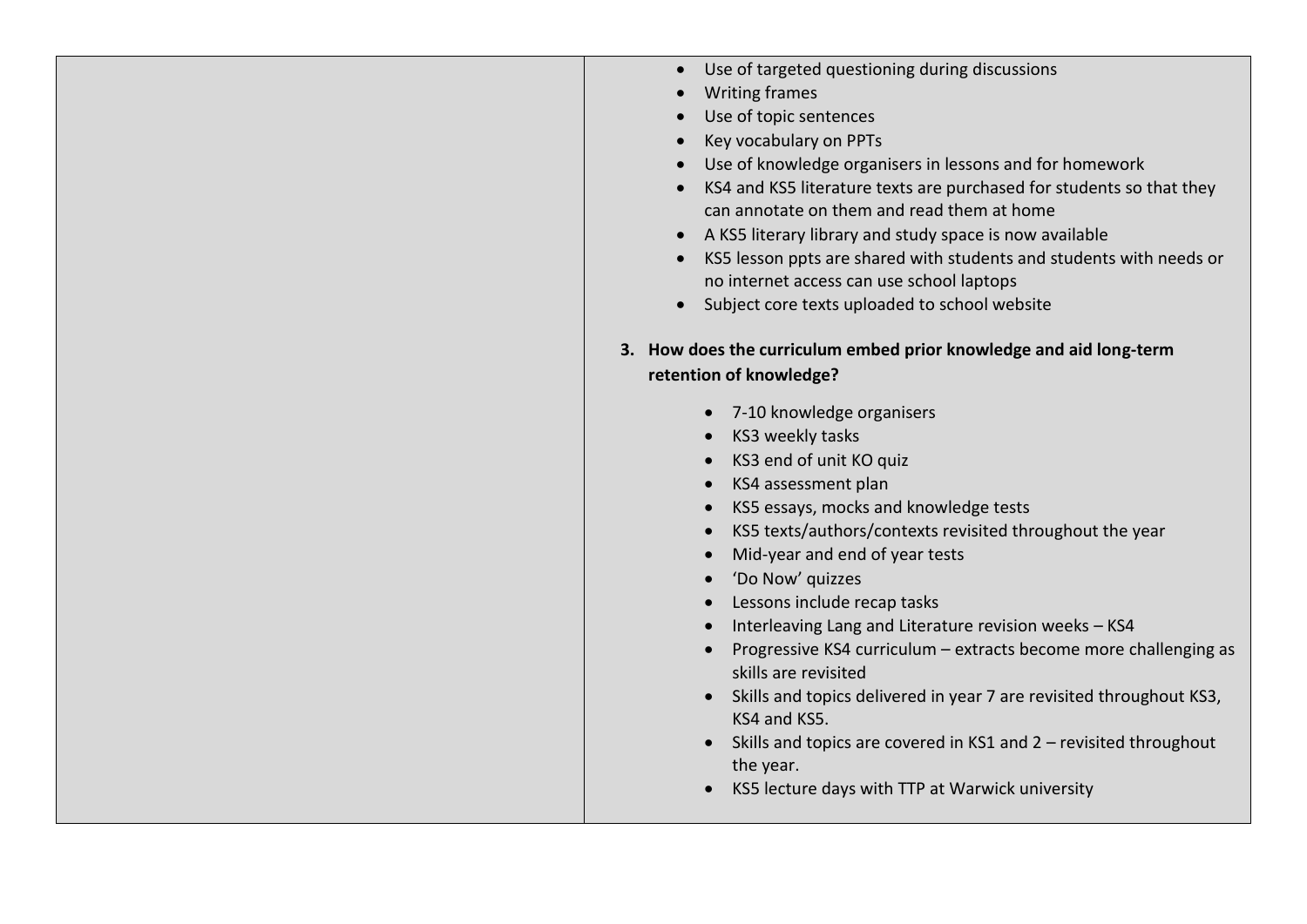# **PRIMARY Writing**

| Year        | Term 1/Term 2                                                                                                                                                                                                                                                                                                                                                                                                                                                                                                                                                                                                                                                                                    | Term 3/Term 4                                                                                                                                                                                                                                                                                                                                                                                                                                                                                                                                                                                                                                                                                                                                                                                                                                                                                                                                 | Term 5/Term 6                                                                                                                                                                                                                                                                                                                                                                                                                                                                                                                                                                                                                                                                                                                                                                                                                             |
|-------------|--------------------------------------------------------------------------------------------------------------------------------------------------------------------------------------------------------------------------------------------------------------------------------------------------------------------------------------------------------------------------------------------------------------------------------------------------------------------------------------------------------------------------------------------------------------------------------------------------------------------------------------------------------------------------------------------------|-----------------------------------------------------------------------------------------------------------------------------------------------------------------------------------------------------------------------------------------------------------------------------------------------------------------------------------------------------------------------------------------------------------------------------------------------------------------------------------------------------------------------------------------------------------------------------------------------------------------------------------------------------------------------------------------------------------------------------------------------------------------------------------------------------------------------------------------------------------------------------------------------------------------------------------------------|-------------------------------------------------------------------------------------------------------------------------------------------------------------------------------------------------------------------------------------------------------------------------------------------------------------------------------------------------------------------------------------------------------------------------------------------------------------------------------------------------------------------------------------------------------------------------------------------------------------------------------------------------------------------------------------------------------------------------------------------------------------------------------------------------------------------------------------------|
| <b>EYFS</b> | Goldilocks and the Three Bears<br>The Three Little Pigs<br>Dominant hand, tripod grip, mark making, giving<br>meaning to marks and labelling. Shopping lists.<br>Writing initial sounds and simple captions.<br>Use initial sounds to label characters / images. Silly<br>soup. Names Labels.<br>The Little Red Hen<br>The Three Billy Goats Gruff<br>Sequence the story<br>Speech bubbles<br>Create a wanted poster to catch the troll<br>Name writing, labelling using initial sounds, story<br>scribing. Retelling stories in writing area,<br>instructions for cooking<br>Help children identify the sound that is tricky to<br>spell.<br>Sequence the story<br>Write a sentence - more able | <b>Owl Babies</b><br>CVC words / simple sentence writing using high<br>frequency words<br>The Sleepy Bumblebee Labels and simple captions<br>Mini beasts - Animal Fact File - Compare two<br>animals<br>Writing some of the tricky words such as I, me, my,<br>like, to, the. Writing CVC words, Labels using CVC,<br>CVCC, CCVC words.<br>Guided writing based around developing short<br>sentences in a meaningful context. Create a story<br>board.<br>Jack and the Bean Stalk<br>- retell parts of the story / repeated refrains /<br>speech bubbles<br>Hungry Caterpillar - Describe foods / adjectives<br>Healthy Food - My Menu / Bean Diary<br>Creating own story maps, writing captions and<br>labels, writing simple sentences. Writing short<br>sentences to accompany story maps. Order the<br>Easter story.<br>Labels and captions - life cycles Recount - A trip to<br>the park<br>Character descriptions.<br>Write 2 sentences | Mr Grumpy's Outing<br>Report about the animals falling into the water<br>Handa's Surprise<br>Describe each animals<br>Write new version<br>Writing recipes, lists. Writing for a purpose in role<br>play using phonetically plausible attempts at words,<br>beginning to use finger spaces. Form lower-case<br>and capital letters correctly. Rhyming words.<br>Acrostic poems<br><b>Big Blue Whale</b><br>Tiddler<br>Write facts about whales<br>Write a postcard / diary writing<br>My Holiday - recount<br>Story writing, writing sentences using a range of<br>tricky words that are spelt correctly. Beginning to<br>use full stops, capital letters and finger spaces.<br>Innovation of familiar texts Using familiar texts as a<br>model for writing own stories. Character<br>description<br>Write three sentences $- B$ , M & E. |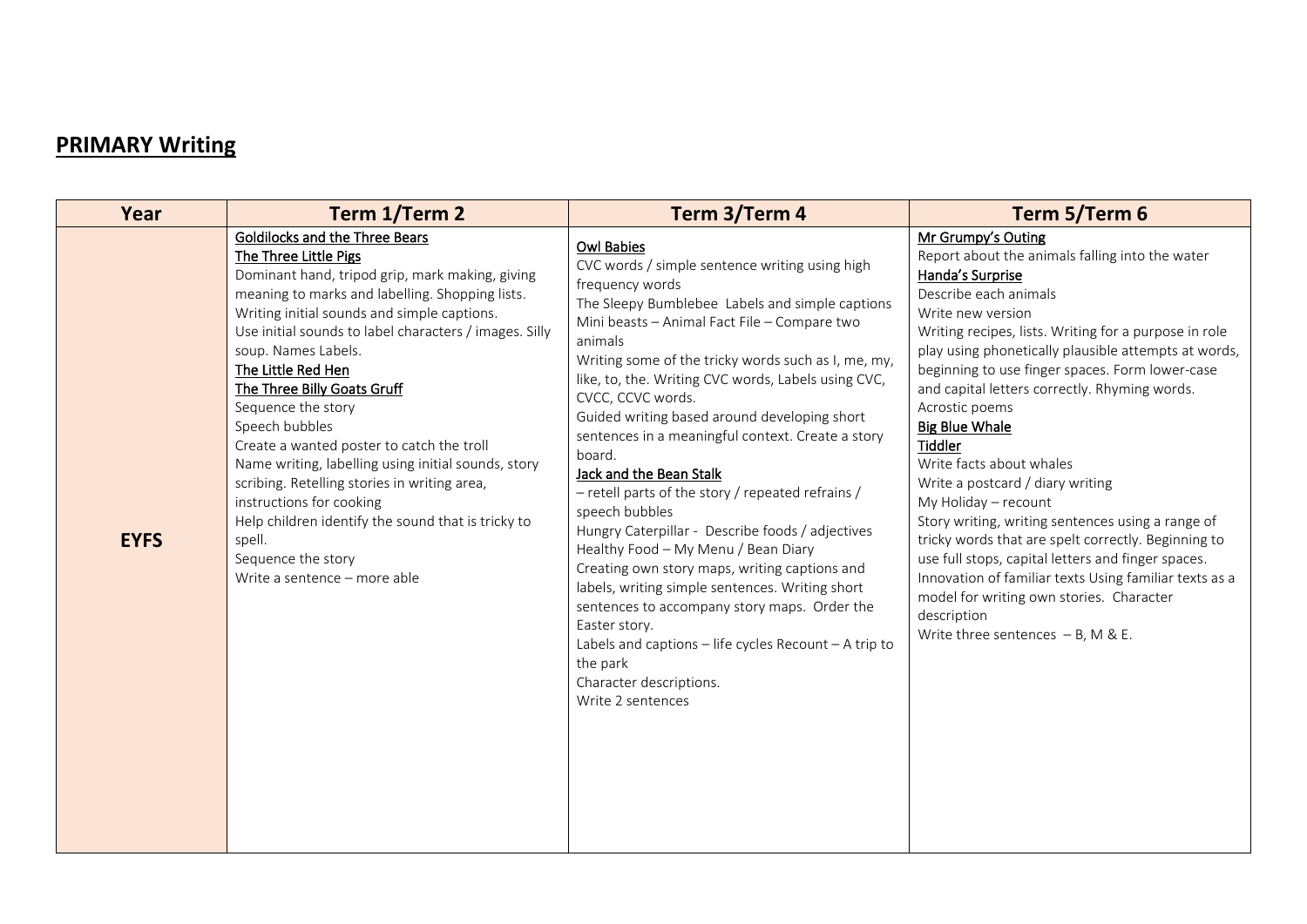| $\mathbf{1}$                       | <b>Fairy Tales</b>                                                      | The Perfect Fit - Naomi Jones                                           | Dragon Post - Emma Yarlett                                    |
|------------------------------------|-------------------------------------------------------------------------|-------------------------------------------------------------------------|---------------------------------------------------------------|
|                                    | Poetry: list poem, adjectives                                           | Poetry: shape poetry                                                    | Poetry: collage poem                                          |
| Writing                            | Fiction: sentence writing using stories as stimulus                     | <b>Fiction:</b> using text as stimulus                                  | <b>Fiction:</b>                                               |
|                                    |                                                                         |                                                                         | <b>Non-Fiction: letter writing</b>                            |
| to inform                          | Sharing a Shell - Julia Donaldson                                       | <b>Meerkat Mail - Emily Gravett</b>                                     |                                                               |
|                                    | <b>Poetry: senses</b>                                                   | Poetry: imagery poetry                                                  | Here I Am - Oliver Jeffers                                    |
| `m̃` �� ∏?                         | Fiction: sentence writing using stories as stimulus                     | Fiction: using text as stimulus                                         | Poetry: performance poetry                                    |
|                                    |                                                                         |                                                                         | Fiction: using text as stimulus                               |
|                                    |                                                                         |                                                                         | Non-Fiction: information text                                 |
| Writing to entertain               |                                                                         |                                                                         |                                                               |
|                                    | The Great Fire of London - Emma Adams & James                           | The Deep Dark Wood - Algy Craig Hall                                    | Bloom (Hope in a Scary World) – Anne Booth                    |
| 2                                  | Western Lewis, Samuel Pepys - Paul Harrison                             | The Man on the Moon - Simon Bartram                                     | Poetry: In my Magic Box                                       |
| Writing                            | Poetry: simile poem about fire                                          | Poetry: image poem                                                      | <b>Fiction:</b> using text as stimulus                        |
|                                    | <b>Fiction:</b> using text as stimulus                                  | <b>Fiction:</b> using text as stimulus                                  | Non-Fiction: information text                                 |
| to inform                          | Non-Fiction: diary                                                      | Non-Fiction: information text                                           |                                                               |
|                                    |                                                                         |                                                                         |                                                               |
| $\circledcirc$ ii)                 | Pesky Rat - Lauren Child                                                | Claude in the City - Alex T.Smith                                       | Where the Wild Things Are - Maurice Sendak                    |
|                                    | Poetry: acrostic - Bonfire Night                                        | Poetry: haiku                                                           | Poetry: rhyme Jabberwocky (performance)                       |
|                                    | <b>Fiction:</b> using text as stimulus<br>Non-Fiction: newspaper report | <b>Fiction:</b> using text as stimulus<br>Non-Fiction: postcard/leaflet | Fiction: using text as stimulus                               |
| Writing to entertair               |                                                                         |                                                                         | Non-Fiction: letter                                           |
|                                    | The Barnabus Project - Eric Fan                                         | Stone Age boy - Satoshi Kitamura                                        | On Sudden Hill - Linda Sarah                                  |
|                                    | Poetry: simile                                                          | Poetry: imagey                                                          | Poetry:                                                       |
|                                    |                                                                         |                                                                         |                                                               |
|                                    | Fiction: using text as stimulus                                         |                                                                         |                                                               |
| 3                                  | Non-Fiction: information text                                           | <b>Fiction:</b> using text as stimulus<br>Non-Fiction: information text | <b>Fiction:</b> using text as stimulus<br>Non-Fiction: letter |
|                                    |                                                                         |                                                                         |                                                               |
| Writing                            | The miraculous journey of Edward Tulane -                               | <b>Street Beneath My Feet - Charlotte Guillian</b>                      | The Gardener - Sarah Stewart                                  |
|                                    | <b>Kate DiCamillo</b>                                                   | Poetry: haiku                                                           | Poetry:                                                       |
| to inform $\overline{\phantom{a}}$ | Poetry: acrostic                                                        | <b>Fiction:</b> using text as stimulus                                  | <b>Fiction:</b> using text as stimulus                        |
|                                    | Fiction: using text as stimulus, adventure story                        | Non-Fiction: persuasive                                                 | Non-Fiction: information text                                 |
| $\circledcirc$ $\dot{v}$           | Non-Fiction: newspaper                                                  |                                                                         |                                                               |
| Æ.                                 |                                                                         |                                                                         |                                                               |
| Writing to entertain               |                                                                         |                                                                         |                                                               |
|                                    |                                                                         |                                                                         |                                                               |
|                                    |                                                                         |                                                                         |                                                               |
| $\bullet$                          |                                                                         |                                                                         |                                                               |
| Writing to                         |                                                                         |                                                                         |                                                               |
| persuade                           |                                                                         |                                                                         |                                                               |
|                                    |                                                                         |                                                                         |                                                               |
|                                    |                                                                         |                                                                         |                                                               |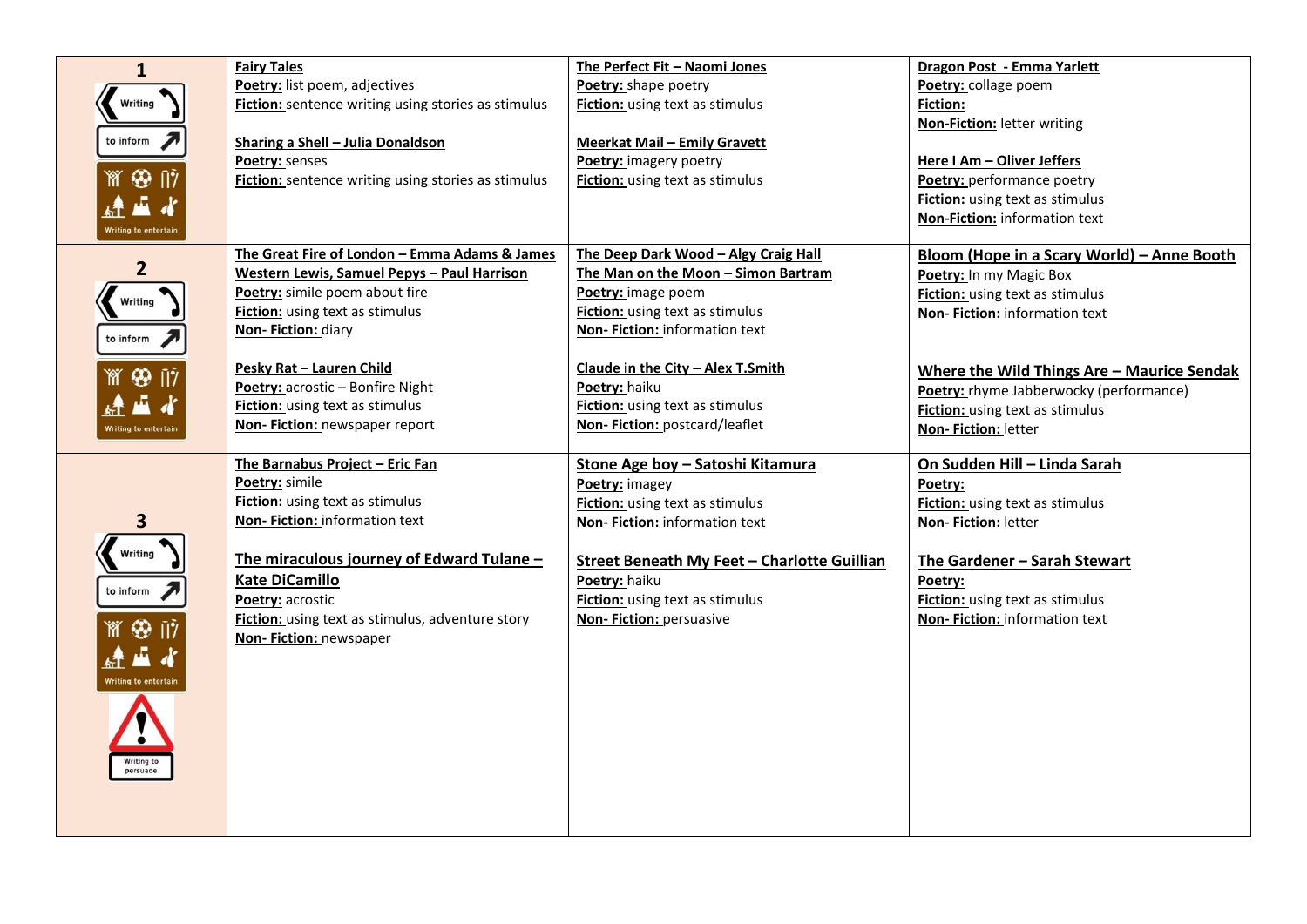| 4                                                                   | Charlie and the Chocolate Factory - Roald Dahl | The Secret Garden - Francis Hodgson Burnett  | Frost Heart - Jamie Littler              |
|---------------------------------------------------------------------|------------------------------------------------|----------------------------------------------|------------------------------------------|
|                                                                     | <b>Poetry: simile</b>                          | Poetry: The Owl and the Pussycat             | Poetry: rhythm and sound                 |
| Writing                                                             | Fiction: using text as stimulus, recount       | Fiction: using text as stimulus              | Fiction: using text as stimulus          |
|                                                                     | Non-Fiction: information text                  | Non-Fiction: information text                | Non-Fiction: newspaper                   |
| to inform                                                           |                                                |                                              |                                          |
|                                                                     | How to Train a Dragon - Cressida Cowell        | <b>Escape from Pompeii - Christina Balit</b> | The Great Kapok Tree - Lynne Cherry      |
| `m̃` ⊕ ∏?                                                           | Poetry: haiku                                  | Poetry: kenning                              | Poetry: cinquain                         |
|                                                                     | <b>Fiction:</b> using text as stimulus         | Fiction: using text as stimulus              | <b>Fiction:</b> using text as stimulus   |
| Writing to entertain                                                | Non-Fiction: instructions                      | Non-Fiction: explanation                     | Non-Fiction: persuasive                  |
| Writing to<br>persuade                                              |                                                |                                              |                                          |
| 5                                                                   | <b>Beowulf - Michael Morpurgo</b>              | Arthur and the Golden Rope - Joe Stanton     | <b>Treason -Berlie Doherty</b>           |
|                                                                     | Poetry: metaphor                               | Poetry: imagery                              | Poetry: description                      |
| Writing                                                             | <b>Fiction:</b> using text as stimulus         | <b>Fiction:</b> using text as stimulus       | Fiction: using text as stimulus          |
|                                                                     | Non-Fiction: information text                  | Non-Fiction: newspaper                       | Non-Fiction: instructions                |
| to inform                                                           |                                                |                                              |                                          |
|                                                                     | Kick - Mitch Johnson                           | The Water Tower - Gary Crew                  | Curiosity: Story of a Mars Rover - Marus |
| ⊛<br>ां?                                                            | Poetry: haiku                                  | Poetry: personification                      | Motum                                    |
|                                                                     | Fiction: using text as stimulus                | Fiction: using text as stimulus              | Poetry: song - Space Oddity              |
| Writing to entertain                                                | Non-Fiction: discussion text                   | Non-Fiction: persuasive text                 | <b>Fiction:</b> using text as stimulus   |
|                                                                     |                                                |                                              | Non-Fiction: information text            |
| $\ddot{\bullet}$<br>Writing to<br>persuade<br>Writing to<br>discuss |                                                |                                              |                                          |
|                                                                     |                                                |                                              |                                          |
|                                                                     |                                                |                                              |                                          |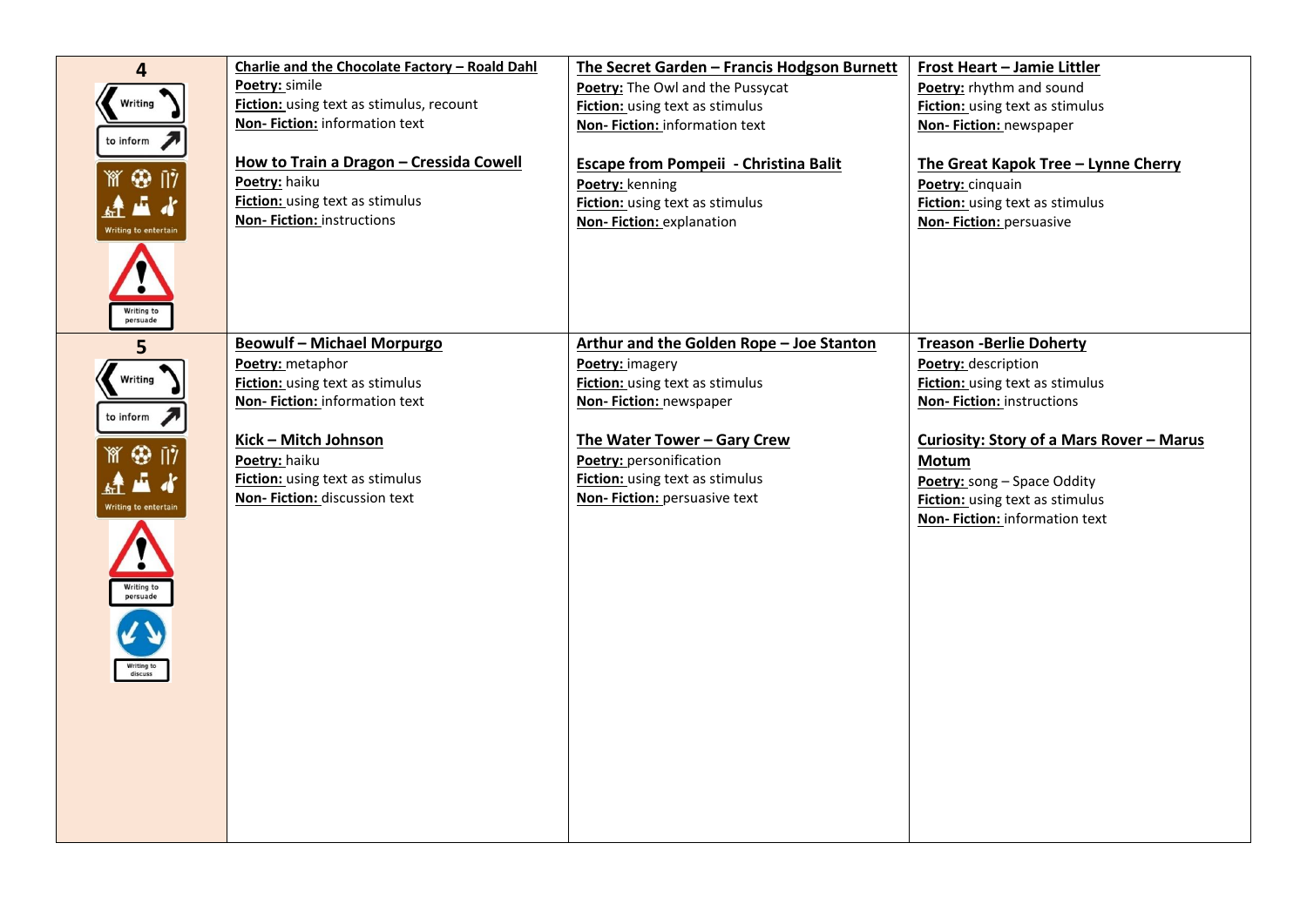| 6                                        | Far From Home - Berlie Doherty                       | Piano - Literacy Shed                         | <b>Holes - Louise Sachar</b>           |
|------------------------------------------|------------------------------------------------------|-----------------------------------------------|----------------------------------------|
|                                          | <b>Poetry: personification</b>                       | Poetry: The book of wonder – based on magic   | Poetry: imagery                        |
| Writing                                  | <b>Fiction:</b> using text as stimulus               | box                                           | <b>Fiction:</b> using text as stimulus |
|                                          | <b>Non-Fiction: information text</b>                 | <b>Fiction:</b> using text as stimulus        | <b>Non-Fiction: discussion</b>         |
| to inform                                |                                                      | <b>Non-Fiction: newspaper</b>                 |                                        |
|                                          | Darwin's Dragons - Lindsay Galvin                    |                                               | Holes - Louise Sachar                  |
| $\mathbb{M}$ $\mathfrak{B}$ $\mathbb{N}$ | Poetry: tyger tyger, the tale of the custard dragon, | The Boy in the Girl's Bathroom - Louis Sachar | Poetry: rap/rhyme                      |
| 建蓝水                                      | the highway man                                      | Poetry: alphabet poem                         | <b>Fiction:</b> using text as stimulus |
| Writing to entertain                     | <b>Fiction:</b> using text as stimulus               | <b>Fiction:</b> using text as stimulus        | Non-Fiction: persuasive                |
| Writing to<br>persuade                   | Non-Fiction: information text                        | Non-Fiction: balanced argument                |                                        |
| Writing to<br>discuss                    |                                                      |                                               |                                        |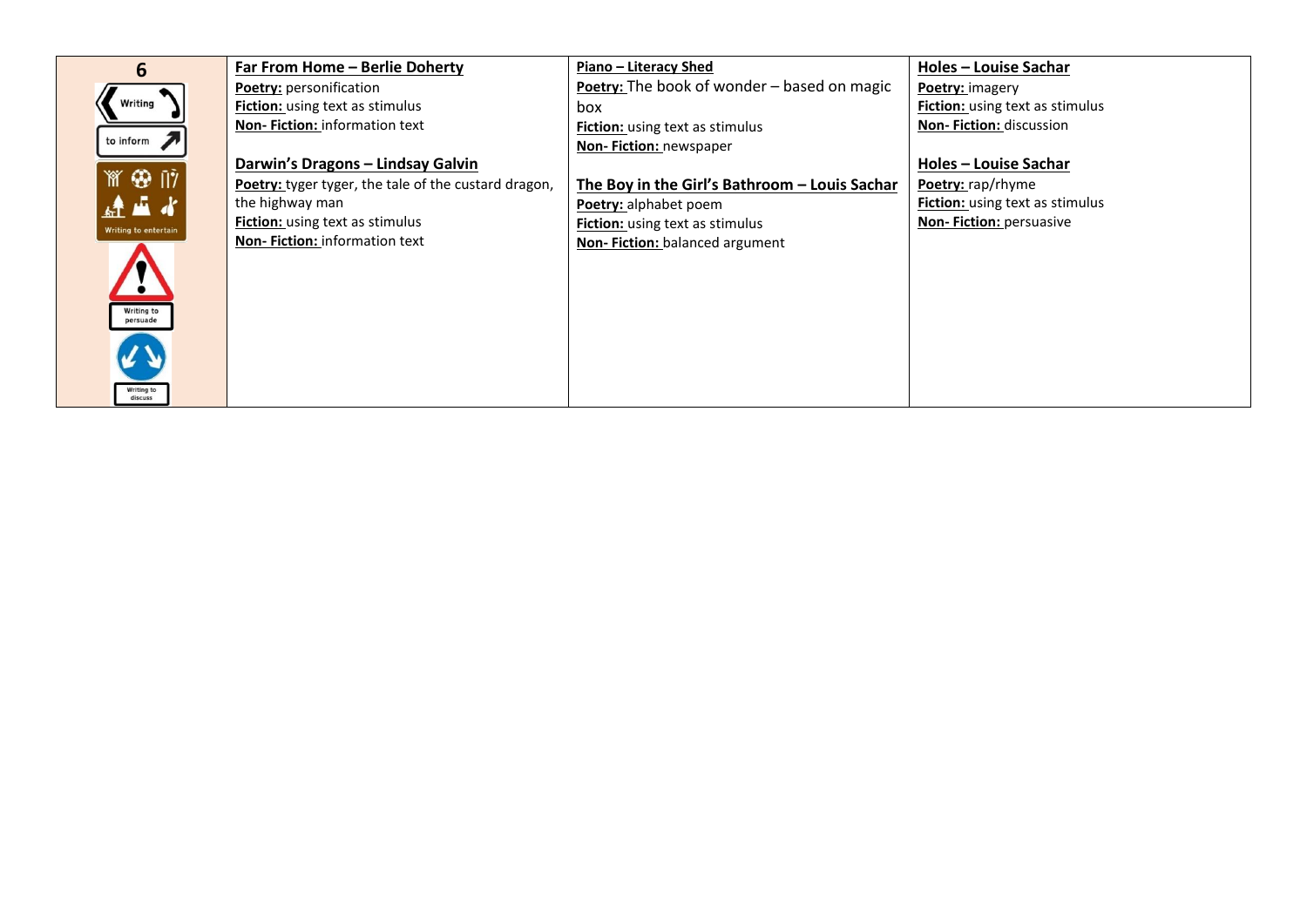### **PRIMARY Reading**

| Year         | Term 1/Term 2                                                                                                                                                                                                                                                                                                                                                                                                                                                                                                                                                                                                                                                                                                                                                                                                                                                                                                                                         | Term 3/Term 4                                                                                                                                                                                                                                                                                                                                                                                                                                                                                                                                                                                                                                                                                                                                                                                                                                                                                                                                                                              | Term 5/Term 6                                                                                                                                                                                                                                                                                                                                                                                                                                                                                                                                                                                                                                                                                                                                                                                                                                                                                                                                                                                    |
|--------------|-------------------------------------------------------------------------------------------------------------------------------------------------------------------------------------------------------------------------------------------------------------------------------------------------------------------------------------------------------------------------------------------------------------------------------------------------------------------------------------------------------------------------------------------------------------------------------------------------------------------------------------------------------------------------------------------------------------------------------------------------------------------------------------------------------------------------------------------------------------------------------------------------------------------------------------------------------|--------------------------------------------------------------------------------------------------------------------------------------------------------------------------------------------------------------------------------------------------------------------------------------------------------------------------------------------------------------------------------------------------------------------------------------------------------------------------------------------------------------------------------------------------------------------------------------------------------------------------------------------------------------------------------------------------------------------------------------------------------------------------------------------------------------------------------------------------------------------------------------------------------------------------------------------------------------------------------------------|--------------------------------------------------------------------------------------------------------------------------------------------------------------------------------------------------------------------------------------------------------------------------------------------------------------------------------------------------------------------------------------------------------------------------------------------------------------------------------------------------------------------------------------------------------------------------------------------------------------------------------------------------------------------------------------------------------------------------------------------------------------------------------------------------------------------------------------------------------------------------------------------------------------------------------------------------------------------------------------------------|
| <b>EYFS</b>  | Little Wandle revised Letters and Sounds - Reading<br>Program<br>*Joining in with rhymes and showing an interest in<br>stories with repeated refrains. *Environment print.<br>*Having a favourite story/rhyme.<br>*Understand the five key concepts about print<br>*Sequencing familiar stories through the use of<br>pictures to tell the story.<br>*Recognising initial sounds. *Name Reading<br>activities. *Engage in extended conversations about<br>stories, learning new vocabulary.<br>*Retell stories related to events through acting/role<br>play.<br>*Look at Christmas letters/lists.<br>* Retelling stories using images / apps. Pie Corbett<br>Actions to retell the story - Story Maps. Retelling<br>of stories. *Editing of story maps and orally<br>retelling new stories.<br>*Non-Fiction Focus Retelling of stories.<br>*Sequence story - use vocabulary of beginning,<br>middle and end.<br>*Enjoys an increasing range of books | Little Wandle revised Letters and Sounds - Reading<br>Program<br>*Making up stories with themselves as the main<br>character<br>*Encourage children to record stories through<br>picture drawing/mark making for LAs.<br>*Read simple phrases and sentences made up of<br>words with known letter-sound correspondences<br>and, where necessary, a few exception words.<br>*Read a few common exception words matched to<br>Little Wandle's<br>* Make the books available for children to share at<br>school and at home.<br>*Information leaflets about animals in the<br>garden/plants and growing.<br>*Re-read books to build up their confidence in<br>word reading, their fluency and their understanding<br>and enjoyment.<br>*World Book Day<br>*Timeline of how plants grow.<br>*Uses vocabulary and forms of speech that are<br>increasingly influenced by their experiences of<br>books.<br>*They develop their own narratives and<br>explanations by connecting ideas or events | Little Wandle revised Letters and Sounds - Reading<br>Program<br>*Stories from other cultures and traditions<br>*Retell a story with actions and / or picture<br>prompts as part of a group -<br>*Use story language when acting out a narrative.<br>*Rhyming words.<br>*Parents reading stories<br>Can explain the main events of a story - Can draw<br>pictures of characters/event/setting in a story.<br>May include labels, sentences or captions.<br>*Role play area - book characters<br>*Can draw pictures of characters/ event / setting in<br>a story<br>*Listen to stories, accurately anticipating key events<br>& respond to what they hear with relevant<br>comments, questions and reactions.<br>*Make predictions<br>Beginning to understand that a non-fiction is a non-<br>story- it gives information instead. *Fiction means<br>story. - Can point to front cover, back cover, spine,<br>blurb, illustration, illustrator, author and title.<br>*Sort books into categories. |
| $\mathbf{1}$ | Little Wandle revised Letters and Sounds -<br><b>Reading Program</b><br><b>Texts linked to Topics:</b>                                                                                                                                                                                                                                                                                                                                                                                                                                                                                                                                                                                                                                                                                                                                                                                                                                                | Little Wandle revised Letters and Sounds -<br><b>Reading Program</b><br><b>Texts liked to Topics:</b><br>Meerkat                                                                                                                                                                                                                                                                                                                                                                                                                                                                                                                                                                                                                                                                                                                                                                                                                                                                           | Little Wandle revised Letters and Sounds -<br><b>Reading Program</b><br><b>Texts linked to Topics:</b>                                                                                                                                                                                                                                                                                                                                                                                                                                                                                                                                                                                                                                                                                                                                                                                                                                                                                           |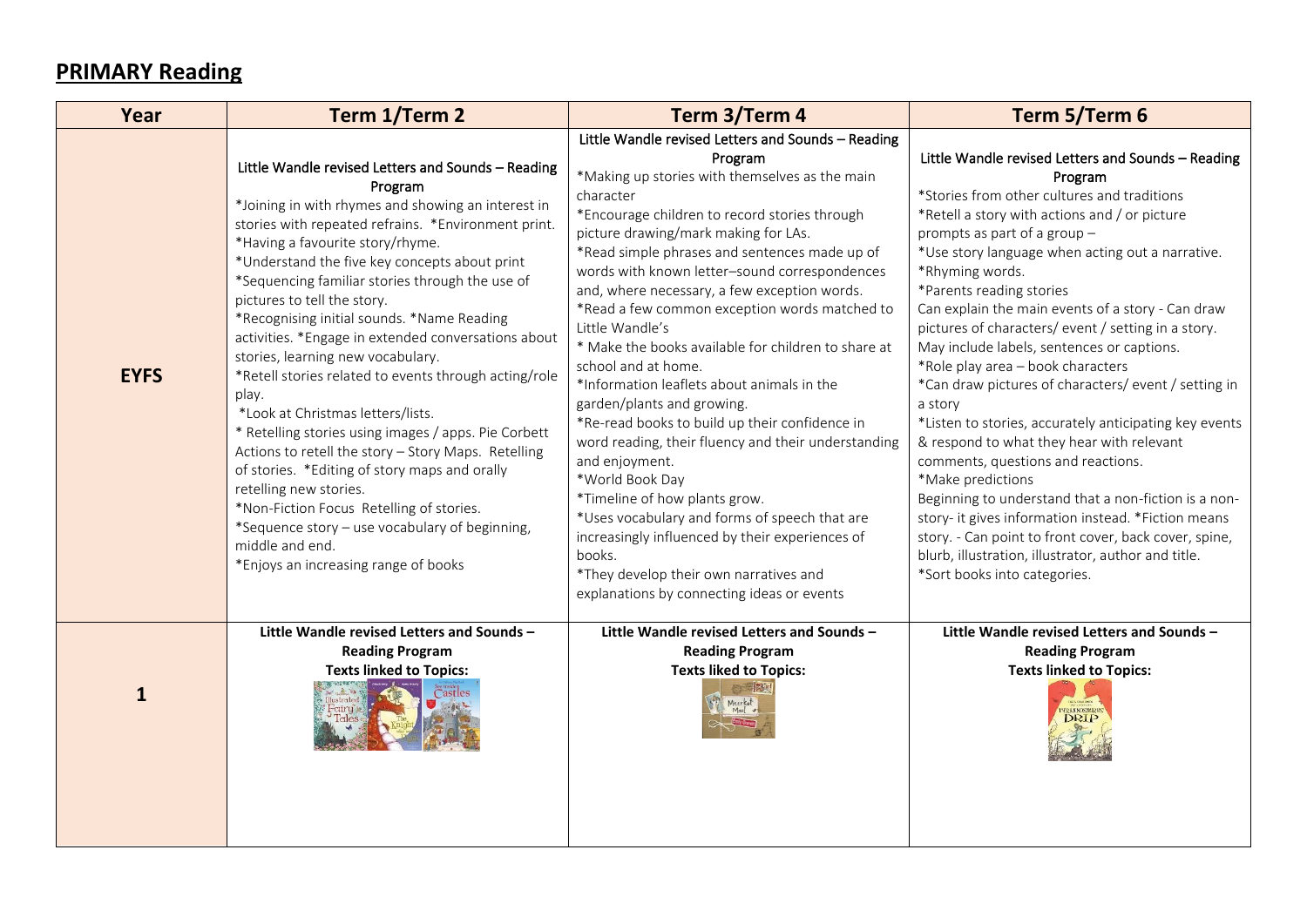|                         | Little Wandle revised Letters and Sounds -                                                                                                       | Little Wandle revised Letters and Sounds -                                                                                                                               | Little Wandle revised Letters and Sounds -                                                                                  |
|-------------------------|--------------------------------------------------------------------------------------------------------------------------------------------------|--------------------------------------------------------------------------------------------------------------------------------------------------------------------------|-----------------------------------------------------------------------------------------------------------------------------|
|                         | <b>Reading Program</b>                                                                                                                           | <b>Reading Program</b>                                                                                                                                                   | <b>Reading Program</b>                                                                                                      |
| $\overline{2}$          | <b>Texts linked to topics:</b>                                                                                                                   | <b>Texts linked to topics:</b>                                                                                                                                           | <b>Texts linked to topics</b>                                                                                               |
|                         | Great Fire                                                                                                                                       | STREET THROUGH TIM                                                                                                                                                       | he Seasid<br><b>Famil</b>                                                                                                   |
| $\overline{\mathbf{3}}$ | <b>Whole Class Read:</b><br><b>Non-Fiction</b><br><b>Egyptian Gods</b><br>All about Wolves<br>Nintendo (history)                                 | <b>Whole Class Read:</b><br>Ted Hughes<br>the Iron<br>Ω<br><b>Non-Fiction</b><br>Stone Age<br>Poetry<br>Julia Donaldson study                                            | <b>Whole Class Read:</b><br><b>Non-Fiction</b><br>Inventors<br>History of inventions<br>VE day                              |
| $\overline{\mathbf{4}}$ | <b>Whole Class Read:</b><br><b>Non-Fiction</b><br>Maya<br><b>Bullying</b><br>Poetry<br>Flanders Field (WWI)<br>AA Milne<br>Owl and The Pussy Cat | <b>Whole Class Read:</b><br>1AN<br>oman Myth:<br><b>GDIAR</b><br><b>ILIONA</b><br><b>Non-Fiction</b><br>Chinese New Year<br>Robert Burns<br>Poetry<br><b>Burns Night</b> | <b>Whole Class Read:</b><br><b>MICHAEL</b><br>MORPURGO<br>KENSUKE'S<br><b>Non-Fiction</b><br>Ramadan<br>Recycling<br>Poetry |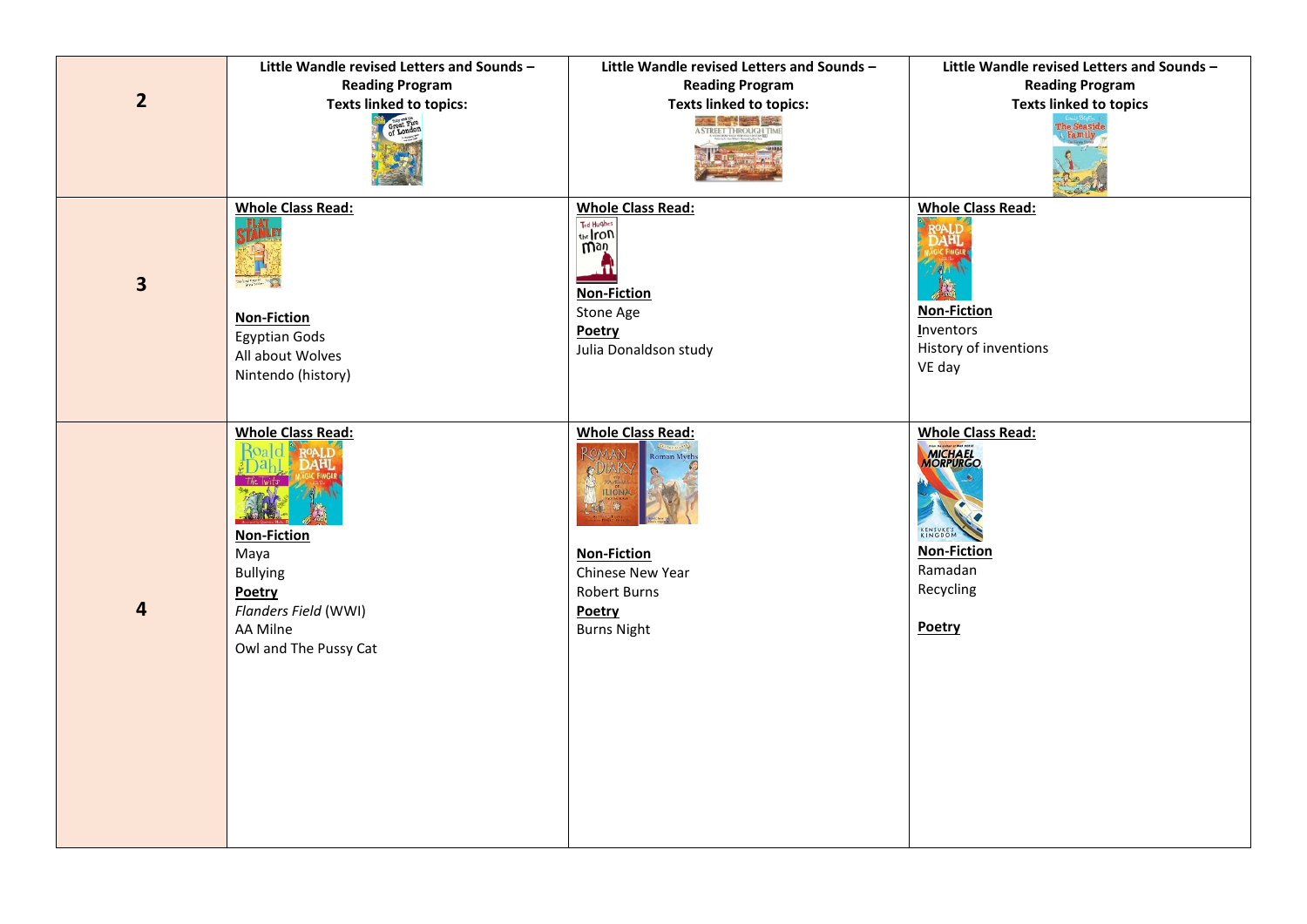| 5 | <b>Whole Class Read:</b><br>$\fbox{michael} \label{eq:mcpure} \begin{minipage}{0.5\textwidth} \centering \end{minipage}$<br>Butterfly<br>Lior<br><b>Non-Fiction</b><br>Diwali<br>Christmas Around the World<br>Walter Tull | <b>Whole Class Read:</b><br>VIKING<br><b>Non-Fiction</b><br><b>Chinese New Year</b><br>Vikings<br>Poetry<br><b>Burns night</b>                                                                                                | <b>Whole Class Read:</b><br><b>Non-Fiction</b><br>Space<br>Planets<br>Olympics<br>Poetry<br>Space poetry - Pie Corbett                            |
|---|----------------------------------------------------------------------------------------------------------------------------------------------------------------------------------------------------------------------------|-------------------------------------------------------------------------------------------------------------------------------------------------------------------------------------------------------------------------------|---------------------------------------------------------------------------------------------------------------------------------------------------|
| 6 | <b>Fiction</b><br>entrants<br>Contrants<br>1.13.038<br><b>Non-Fiction</b><br>Workhouse<br><b>Victorians</b><br>Diwali<br>Christmas Around the World<br><b>Poetry</b><br>Flanders Field (WWI)<br>Christmas Truce (WWI)      | <b>Fiction</b><br>Emina Carroll<br>LETTERS<br><b>IGHTHOUS</b><br><b>Non-Fiction</b><br>International Women's day<br>Democracy<br>Anne Frank's Diary<br><b>WW2 Causes</b><br>D-Day Landings<br>Poetry<br>If by Rudyard Kipling | <b>Fiction</b><br><b>Secondal Pre</b><br><b>LOUIS SACHAR</b><br>$\frac{1}{3}$<br>holes<br><b>Non-Fiction</b><br>Rule of Law<br>Poetry<br>Firework |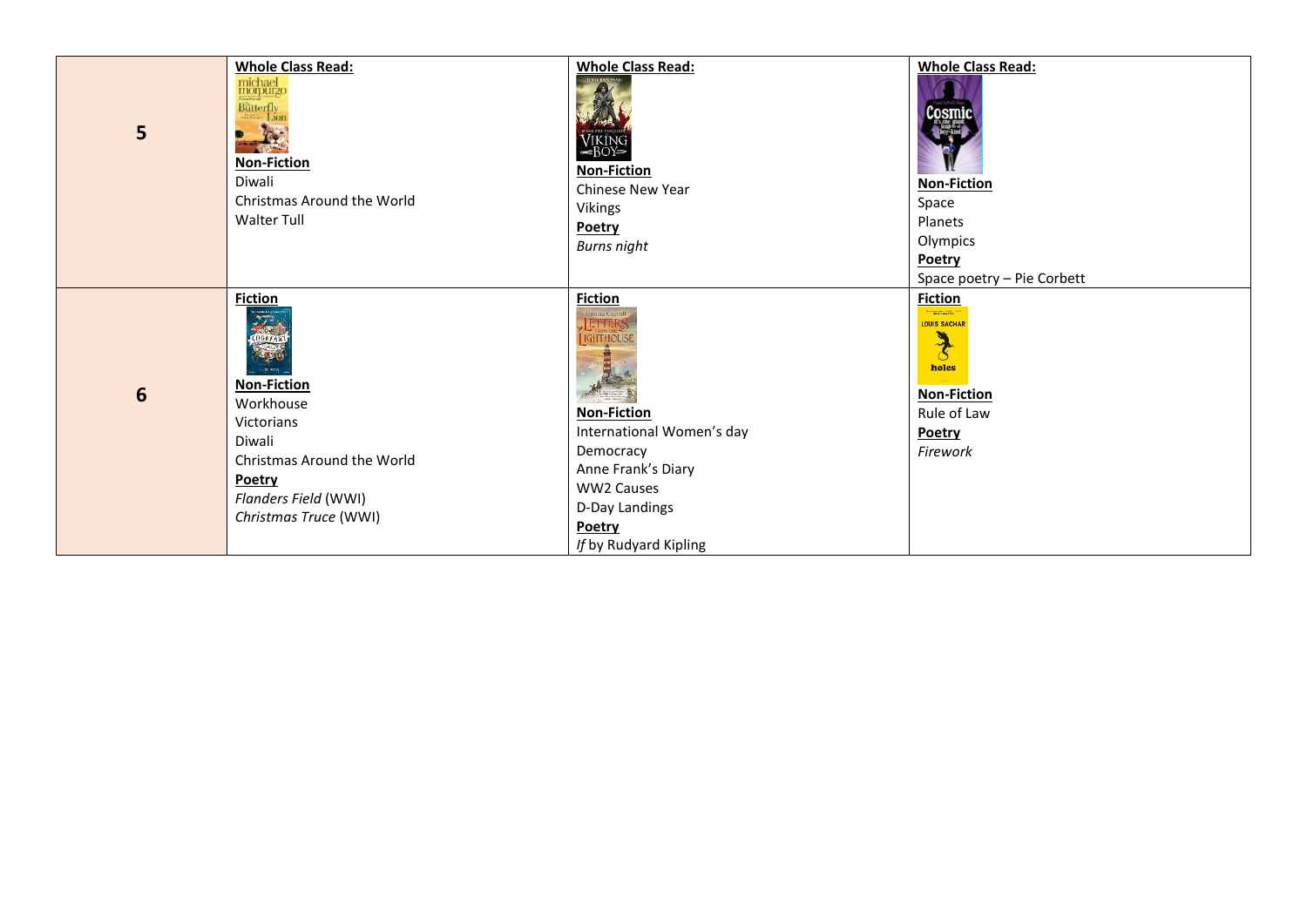|                                            | $1st$ Half of the year (Sep – Jan)                                                                                                                                                                                                                                | 2 <sup>nd</sup> Half of the year (Jan-July)                                                                                                                                                                                    |
|--------------------------------------------|-------------------------------------------------------------------------------------------------------------------------------------------------------------------------------------------------------------------------------------------------------------------|--------------------------------------------------------------------------------------------------------------------------------------------------------------------------------------------------------------------------------|
| $\overline{\mathbf{z}}$<br><b>Conflict</b> | Prose<br>$\bullet$<br>Myths and legends (baseline NMM)<br>Prose:<br>$\bullet$<br>Wolves of Willoughby Chase<br><b>Non-Fiction:</b><br>$\bullet$<br>War & Conflict<br>Anchor text:<br>The Diary of Anne Frank                                                      | Poetry:<br>$\bullet$<br>War & Conflict<br>Shakespeare:<br>$\bullet$<br>Midsummer Night's Dream<br>Drama:<br>$\bullet$<br>Frankenstein (play)                                                                                   |
|                                            | <b>Mid-Year Assessment</b><br>. Prose: Wolves of Willoughby Chase<br>. Writing: Narrative/descriptive                                                                                                                                                             | <b>End of Year Assessment</b><br>· Prose: 'Midsummer Night's dream'<br>. Writing: Non fiction NMM                                                                                                                              |
| 8<br><b>Social</b><br><b>Injustice</b>     | Prose:<br>$\bullet$<br><b>Gothic Extracts</b><br>Shakespeare:<br>$\bullet$<br>The Tempest<br><b>Non-Fiction:</b><br>Social Justice<br>Anchor text:<br>I am Malala                                                                                                 | Prose:<br>$\bullet$<br>Dystopian short stories<br>Poetry:<br>$\bullet$<br>Social Justice<br>Drama:<br>$\bullet$<br><b>Noughts and Crosses</b>                                                                                  |
|                                            | <b>Mid-Year Assessment</b><br>• Shakespeare: The Tempest<br>· Writing: Narrative/descriptive                                                                                                                                                                      | <b>End of Year Assessment</b><br>· Prose: Dystopian stories (from cluster)<br>· Writing: Narrative/descriptive                                                                                                                 |
| 9<br><b>Relationships</b>                  | Prose:<br>$\bullet$<br>Of Mice and Men<br>Drama:<br>$\bullet$<br>The Crucible<br><b>Non-Fiction:</b><br>$\bullet$<br>Relationships<br>Anchor text:<br>We Should All Be Feminists<br><b>Mid-Year Assessment</b><br>• Drama: The Crucible<br>· Writing: Non-Fiction | <b>Prose:</b><br>$\bullet$<br><b>Sherlock Holmes</b><br>Poetry:<br>$\bullet$<br>Relationships<br>Shakespeare:<br>$\bullet$<br>Romeo and Juliet<br><b>End of Year Assessment</b><br>• Prose: The Adventure of the Speckled Band |
|                                            |                                                                                                                                                                                                                                                                   | · Writing: Non-Fiction                                                                                                                                                                                                         |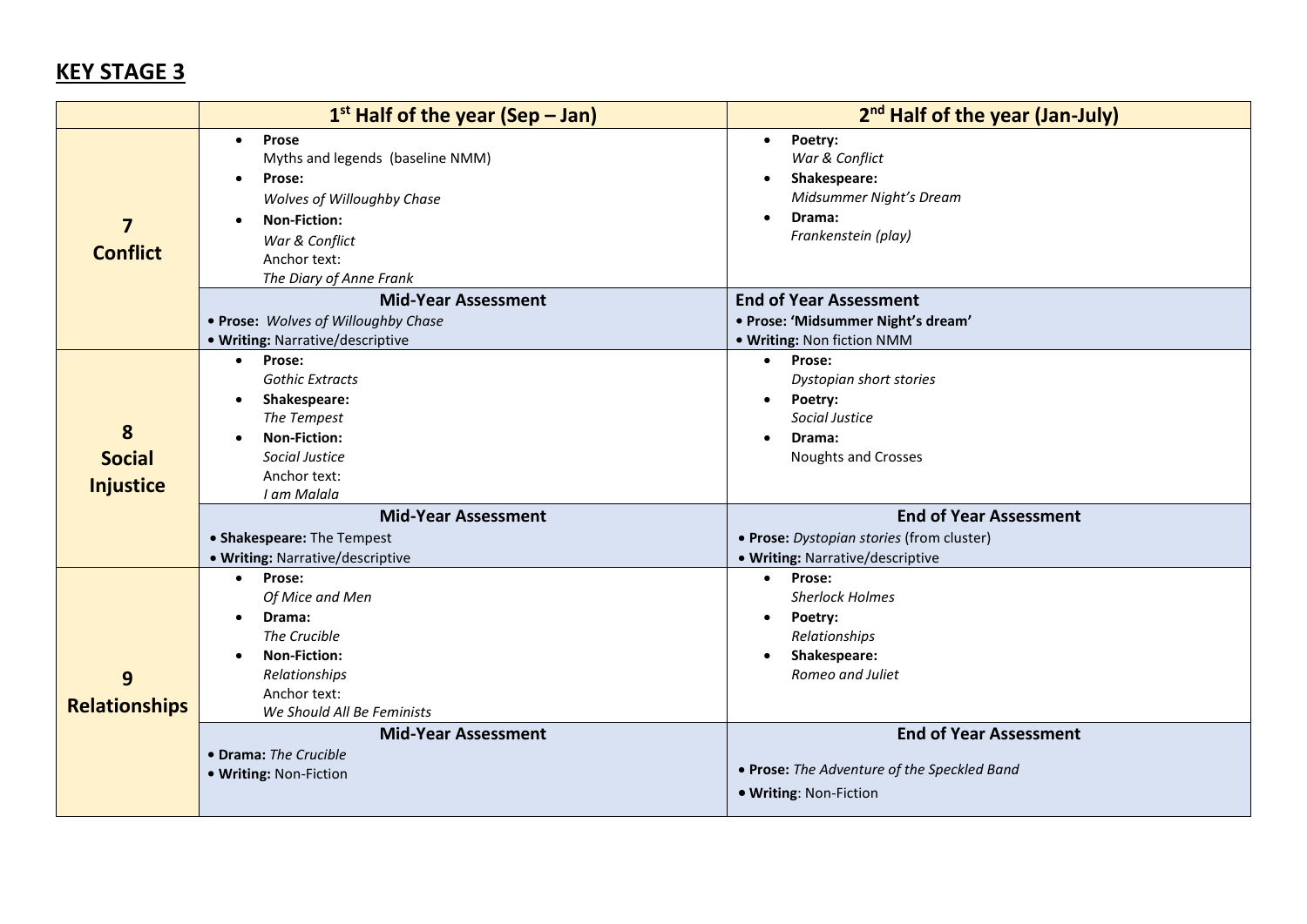| Language | $1st$ Half of the year (Sep – Jan)                                                                              | $2nd$ Half of the year (Jan-July)                                                                                                                                                                                                                                                                                |
|----------|-----------------------------------------------------------------------------------------------------------------|------------------------------------------------------------------------------------------------------------------------------------------------------------------------------------------------------------------------------------------------------------------------------------------------------------------|
| 10       | Language Paper $1$ – Explorations in Creative Reading<br>and Writing<br>Q1,2,3 Reading and Q5 writing           | Language Paper $1-Qs$ 3-5<br>Language Paper $2 - Qs$ 2,4 and 5<br>GCSE Spoken language Endorsement - speech writing/ delivering.                                                                                                                                                                                 |
|          | <b>Mid-Year Assessment</b><br>Language Paper 1 (2019)                                                           | <b>End of Year Assessment</b><br>Language Paper 1 - Explorations in Creative Reading and Writing                                                                                                                                                                                                                 |
| 11       | Language Paper 2 - Writer's Viewpoints and<br>Perspectives Q1234<br>Key focus on analysing language and effects | Language Paper 2 – Writer's Viewpoints and Perspectives Q4 and 5<br>Term 3:<br>Paper 1 & 2 revision based on QLA from November mocks<br>Paper 1 & 2 revision of extended writing skills - narrative, descriptive, expressing a<br>viewpoint<br><b>Feb/March Mock Exams</b><br><b>Language Paper 2</b><br>Term 4: |
|          | <b>November Mock Exams</b>                                                                                      | Paper 1 & 2 revision based on QLA from Feb/March mocks<br>Term 5:<br>Paper 1 & 2 revision of high tariff reading questions and extended writing skills-<br>narrative, descriptive, expressing a viewpoint                                                                                                        |
|          | <b>Language Paper 2</b>                                                                                         | <b>ACTUAL GCSE EXAMS.</b>                                                                                                                                                                                                                                                                                        |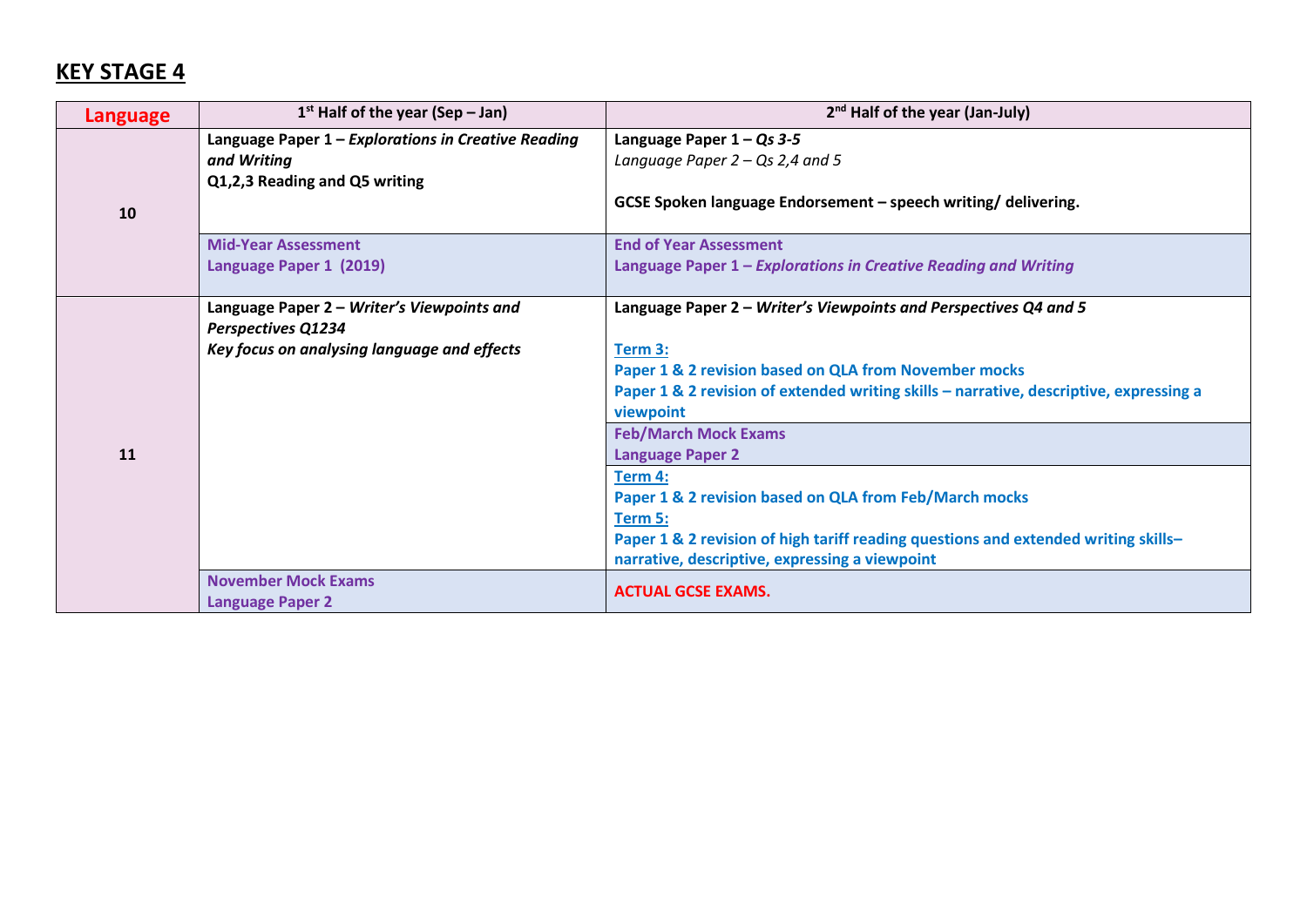| <b>Literature</b>          | $1st$ Half of the year (Sep – Jan)                                                                                                                                                                                                        | 2 <sup>nd</sup> Half of the year (Jan-July)                                                                                                                                                                                                                      |
|----------------------------|-------------------------------------------------------------------------------------------------------------------------------------------------------------------------------------------------------------------------------------------|------------------------------------------------------------------------------------------------------------------------------------------------------------------------------------------------------------------------------------------------------------------|
| *We await to hear gov      |                                                                                                                                                                                                                                           |                                                                                                                                                                                                                                                                  |
| guidelines on actual units |                                                                                                                                                                                                                                           |                                                                                                                                                                                                                                                                  |
| needed for the 2022 exam   |                                                                                                                                                                                                                                           |                                                                                                                                                                                                                                                                  |
| 10                         | Literature Paper 2 - Power and conflict Anthology<br>Ozymandias, London, Prelude, Storm on the Island,<br>MLD, COLB, Exposure, Bayonet Charge<br>Literature - A Christmas Carol cold read                                                 | Literature Paper 1 - English Literature & the Nineteenth Century Novel<br>A Christmas Carol- key moment analysis<br>Literature Paper 1 - Macbeth cold read / key moment analysis                                                                                 |
|                            |                                                                                                                                                                                                                                           | <b>End of Year Assessment</b><br>Literature Paper - two questions (essays) from texts studied in<br>accordance with UL and gov guidelines                                                                                                                        |
| 11                         | Literature - Macbeth / revision of high value moments<br><b>Poetry P and C revision- comparison</b><br>Period 7 - Poetry lectures provided by staff in lecture<br>theatre and Paper 2 revision<br>A Christmas Carol - revision quotations | Literature Paper 1 - English Literature & the Nineteenth Century Novel<br>Literature Paper 2 - Modern texts and Poetry<br>Rotation of examination texts for revision throughout the year based<br>on QLA.<br>1. Macbeth<br><b>A Christmas Carol</b><br>3. Poetry |
|                            | <b>November Mock Exams</b>                                                                                                                                                                                                                | <b>Feb/March Mock Exams</b><br>Language Paper 2 - Modern texts and Poetry<br>Literature Paper 1 - English Literature & the Nineteenth Century Novel<br>Literature Paper 2 - Modern texts and Poetry<br><b>ACTUAL GCSE EXAMS.</b>                                 |
|                            | <b>Literature Paper: Macbeth and Poetry P and C</b>                                                                                                                                                                                       |                                                                                                                                                                                                                                                                  |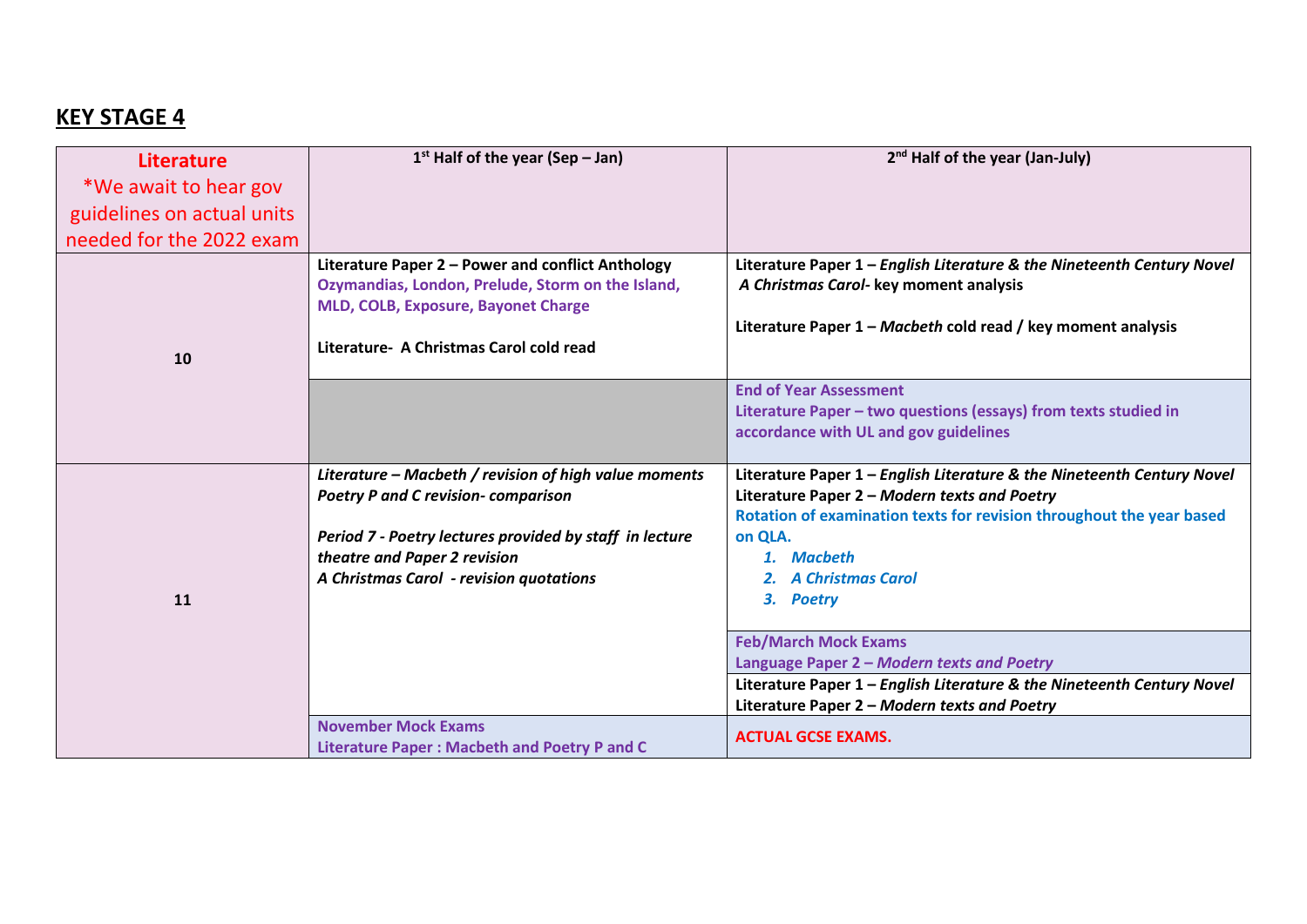| Language and      | September - November                                                                                                                                                                                                                                                                                                                                                                               | December - March                                                                                                                                                                                                                                                                                                                                                                                                                               | <b>March - June</b>                                                                                                                                                                                                                                                                                                                                                              |
|-------------------|----------------------------------------------------------------------------------------------------------------------------------------------------------------------------------------------------------------------------------------------------------------------------------------------------------------------------------------------------------------------------------------------------|------------------------------------------------------------------------------------------------------------------------------------------------------------------------------------------------------------------------------------------------------------------------------------------------------------------------------------------------------------------------------------------------------------------------------------------------|----------------------------------------------------------------------------------------------------------------------------------------------------------------------------------------------------------------------------------------------------------------------------------------------------------------------------------------------------------------------------------|
| <b>Literature</b> |                                                                                                                                                                                                                                                                                                                                                                                                    |                                                                                                                                                                                                                                                                                                                                                                                                                                                |                                                                                                                                                                                                                                                                                                                                                                                  |
| 12                | Introduction to narrative fiction, poetic voice and<br>essay writing.<br>The Handmaid's Tale - Margaret Atwood<br>Reading the novel, dominant focus is<br>$\bullet$<br>narratology<br>Poetic Voices.<br>Reading John Donne through the lenses of:<br>Place<br>$\bullet$<br>Relationships<br>$\bullet$<br>Events<br>$\bullet$<br>Time<br>$\bullet$<br>Reading the poetry, dominant focus is poetics | Imagined Worlds.<br>Reading Margaret Atwood through the lenses of:<br>point of view<br>$\bullet$<br>characterisation<br>$\bullet$<br>presentation of time and space/place<br>$\bullet$<br>narrative structure<br>$\bullet$<br>Introduction to stylistics, spoken language, genre and essay writing.<br>Remembered Places.<br>Reading texts 1-15 in anthology<br>$\bullet$<br>Regular spoken presentations and essays to support exam readiness | Poetic Voices and Imagined<br>Worlds.<br>Revision and exam preparation<br>Remembered Places.<br>Developing essay skills in<br>response to texts 1-15 in<br>anthology<br>Regular essays to support exam<br>readiness<br>Start NEA - Complete process<br>of choosing texts, selecting<br>secondary reading and writing<br>draft of introduction, research<br>and analysis sections |
|                   | <b>November Mock Exam</b><br>1 x Imagined Worlds essay<br>1x Poetic Voices essay                                                                                                                                                                                                                                                                                                                   | <b>March Mock Exam</b><br>1x Imagined Worlds essay<br>1x Remembered Places essay                                                                                                                                                                                                                                                                                                                                                               | <b>End of Year Exam</b><br>complete A-Level Paper 1                                                                                                                                                                                                                                                                                                                              |
| 13                | <b>Remembered Places</b><br>Reading texts 16-30 in Paris anthology -<br>$\bullet$<br>regular assessment and exam practice<br>Reading The Kite Runner by Khaled Hosseini<br>through the lenses of:<br>Narrative perspective<br>$\bullet$<br>Narrative structure<br>$\bullet$<br>Representing conflict<br>$\bullet$                                                                                  | Reading The Herd by Rory Kinnear through the lenses of:<br>Representation of speech<br>$\bullet$<br>Characterisation through language<br>$\bullet$<br>Power through language and behaviour<br>$\bullet$<br>Conflict through narrative and themes<br>$\bullet$<br>Remembered Places and Imagined Worlds.<br>Revisit, revise, enhance understanding of Paris and Atwood                                                                          |                                                                                                                                                                                                                                                                                                                                                                                  |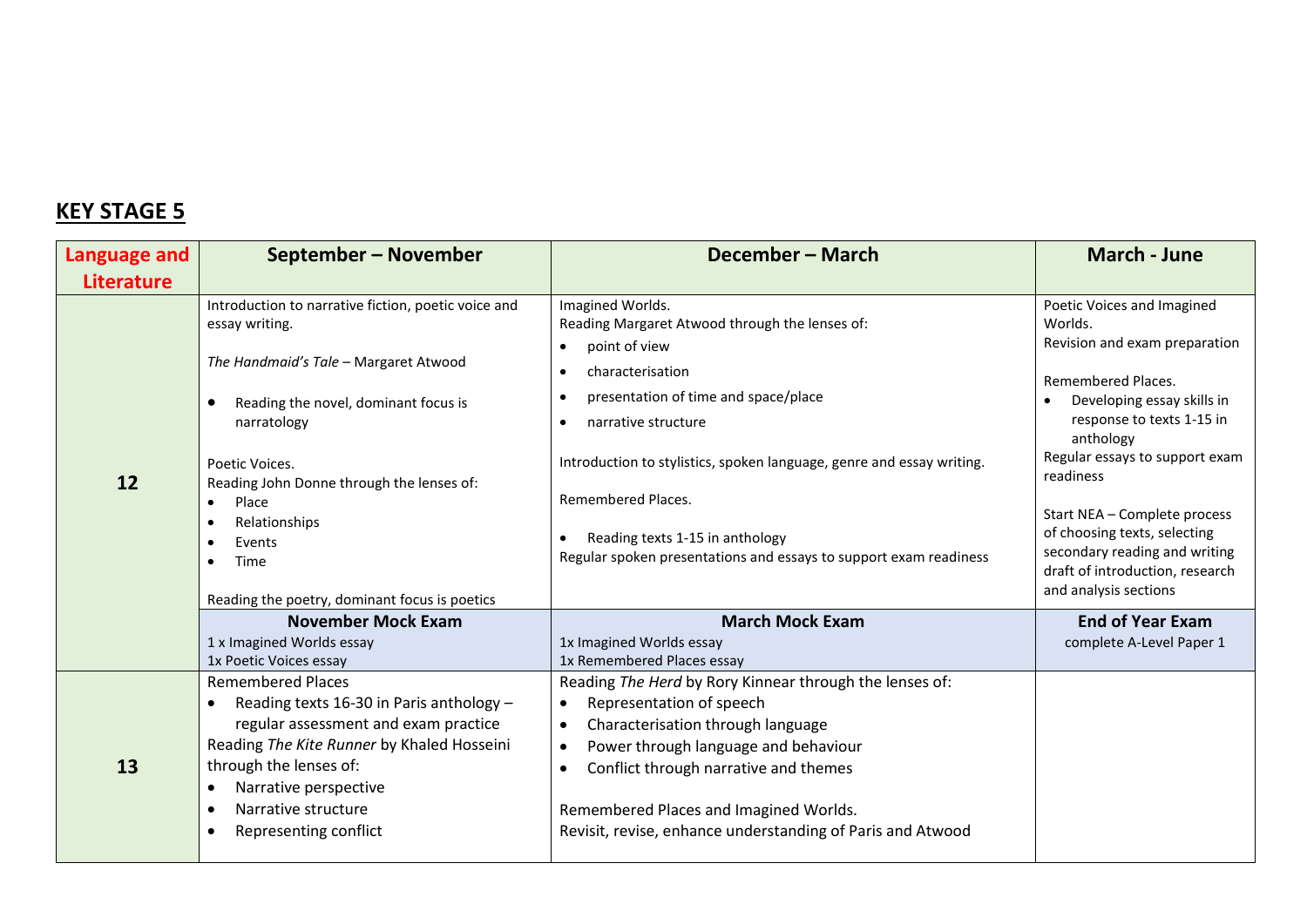| Writing re-creative pieces in response to                                 | Writing about Society and Dramatic Encounters |                       |
|---------------------------------------------------------------------------|-----------------------------------------------|-----------------------|
| Hosseini's text through:                                                  | Continuing work on Kinnear and Hosseini       |                       |
| The nature of monologue and dialogue                                      |                                               |                       |
| Developing undeveloped elements of<br>narrative and character             |                                               |                       |
| The importance of specific moments of time<br>and place                   |                                               |                       |
| Finish NEA - write conclusion and complete<br>detailed redrafting process |                                               |                       |
| <b>November Mock Exam</b>                                                 | <b>March Mock Exam</b>                        | <b>ACTUAL A LEVEL</b> |
| Exam – Full paper 1 & Partial paper 2                                     | Full exam $-$ papers 1 & 2                    | <b>EXAMINATION</b>    |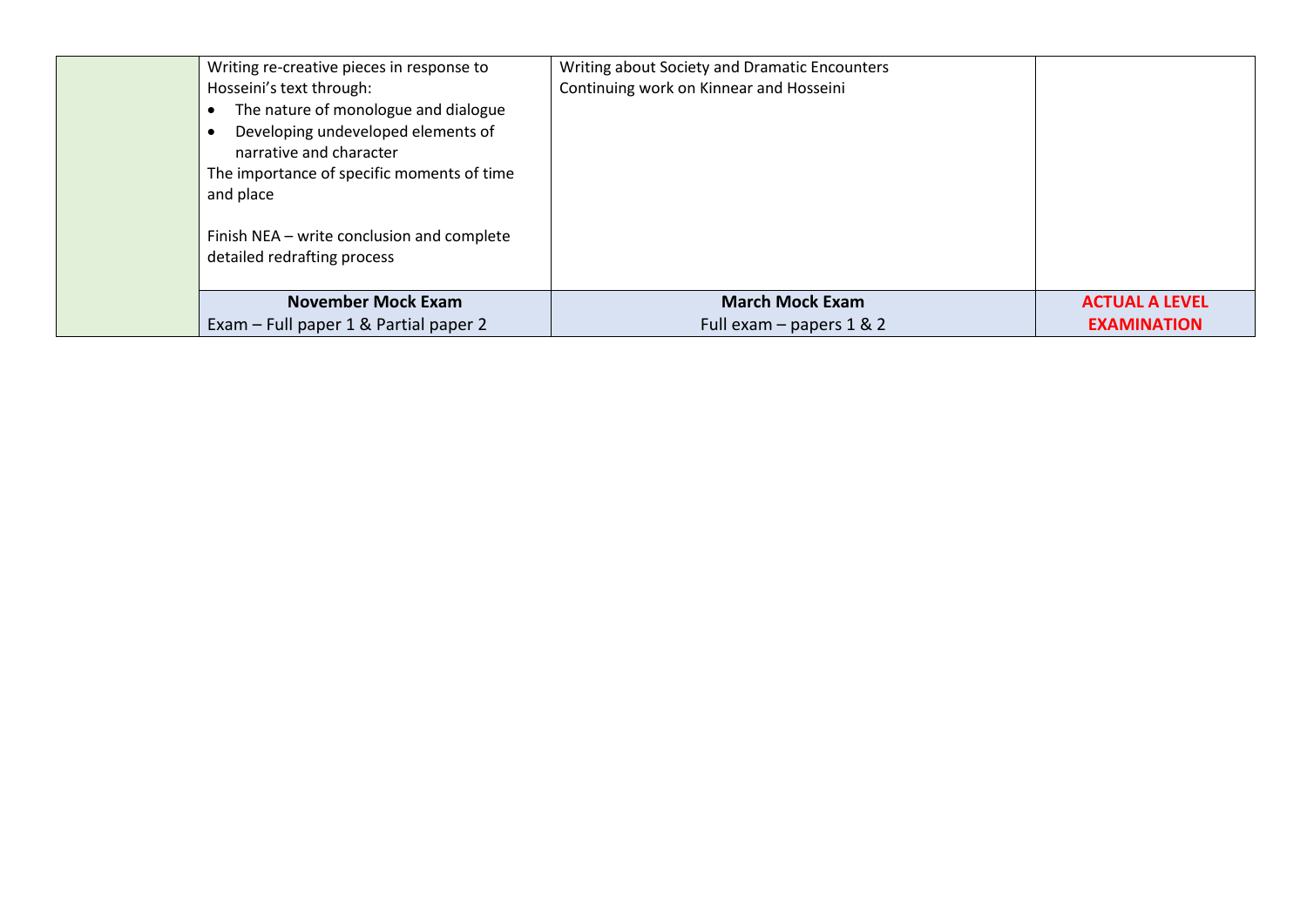| <b>Literature</b> | September – November                                                                                                                                                                                                                                                                                                                                                                                                                                                                         | December – March                                                                                                                                                                                                                                                                                                                                                                                                             | <b>March - June</b>                                                                                                                                                                                                                                                                                                                                                                                                                                      |
|-------------------|----------------------------------------------------------------------------------------------------------------------------------------------------------------------------------------------------------------------------------------------------------------------------------------------------------------------------------------------------------------------------------------------------------------------------------------------------------------------------------------------|------------------------------------------------------------------------------------------------------------------------------------------------------------------------------------------------------------------------------------------------------------------------------------------------------------------------------------------------------------------------------------------------------------------------------|----------------------------------------------------------------------------------------------------------------------------------------------------------------------------------------------------------------------------------------------------------------------------------------------------------------------------------------------------------------------------------------------------------------------------------------------------------|
| 12                | Unit 1 - Love through the Ages . This unit takes a<br>historicist approach to the study of literature. Love<br>Through the Ages takes a diachronic approach to the<br>given theme.<br>The Great Gatsby by Fitzgerald (novel, post<br>1900)<br>Pre 1900 Poetry Anthology taught initially as<br>unseen<br>Focus: representations of love across time, poetic<br>form and methods, typicality and relevant<br>context, making links. Thematic essays and<br>presentations to prepare for exams | Unit 1 - Love through the Ages<br>Othello by Shakespeare (Tragedy, pre<br>1900)<br>Detailed reading of play and annotation<br>of pivotal scenes<br>Focus: representations of love across<br>time, tragedy form, methods, typicality in<br>relation to context and Shakespeare's<br>oeuvre, making links and alternate<br>interpretations. Essays based on extract<br>to whole text and presentations to<br>prepare for exams | <b>Unit 2 - Texts in Shared Contexts: Modern</b><br>Identity<br><b>Additional Sheers poetry yet to be</b><br>$\bullet$<br>covered (post 2000)<br>Focus: themes of separation, family,<br>nature, growing up and relationships also<br>poetic form, methods, typicality and<br>relevant context, making links to<br>previously studied poems. Thematic essays<br>and presentations to prepare for exams<br><b>Unit 2 Texts in Shared Contexts: Modern</b> |
|                   | Unit 2- Texts in Shared Contexts: Modern Identity<br>Texts. This unit takes a synchronic approach to<br>literature produced since 1945.<br>Introduction to unseen prose extracts (post<br>$\bullet$<br>1945)<br>Booklet of extracts to annotate and write essays<br>Focus: narrative perspective, genre,<br>representations of identity and methods used to<br>convey this theme. Includes essays and oral<br>presentations on texts                                                         | <b>Unit 2 Texts in Shared Contexts: Modern</b><br><b>Identity Texts.</b><br>Cat on a Hot Tin Roof by Williams (play,<br>post 1900)<br>Focus: modernism and post war society,<br>play genre, setting, representations of<br>identity and methods used to convey this<br>theme. Thematic essays and<br>presentations to prepare for exams                                                                                      | <b>Identity Texts.</b><br>Introduction to NEA (one pre 1900 and<br>$\bullet$<br>one post 1900 text)<br>Core text teaching based around theme,<br>genre and character<br>Students work independently, negotiating<br>their own text and question<br>Focus: Detailed annotations, notes and<br>group work to prepare for NEA topic focus<br>and other text choice                                                                                          |
|                   | <b>Skirrid Hill by Sheers (post 2000 poetry)</b><br>$\bullet$<br><b>Guided annotation</b><br>Focus: themes of separation, identity, nature,<br>masculinity and relationships also poetic form,<br>methods, typicality and relevant context, making<br>links. Includes oral presentations and essays.<br>November Mock Exam (open book)                                                                                                                                                       | Unit 1 - Love through the Ages Revision<br>Pre 1900 Poetry Anthology taught<br>initially as unseen<br>The Great Gatsby by Fitzgerald (novel,<br>post 1900)<br><b>March Mock Exam</b>                                                                                                                                                                                                                                         | Unit 1 - Love through the Ages Revision<br><b>Unit 2 - Texts in Shared Contexts: Modern</b><br><b>Identity Texts Revision</b><br>Revise all texts- prioritise based on<br>$\bullet$<br>student need<br>Creation of revision resources<br>$\bullet$<br><b>End of Year Exam</b>                                                                                                                                                                            |